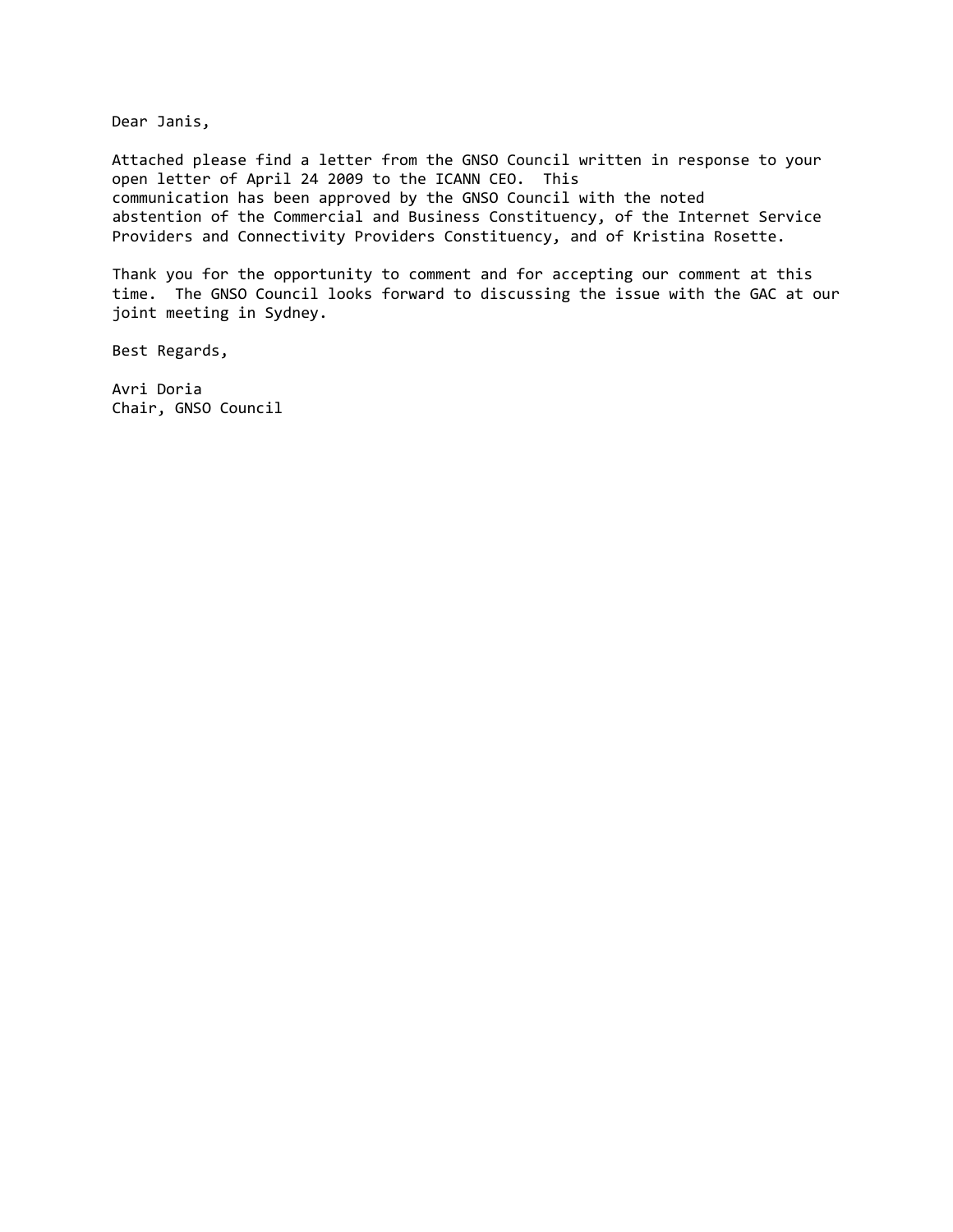Janis
Karklins Chairman Governmental
Advisory
Committee

Paris, 15
May
2009

Dear
Janis,

The GNSO Council read vour letter to ICANN CEO and President Paul Twomey dated April
24,
2009 with
interest.

As you know, the current program for the introduction of new gTLDs stems from recommendations
made
by
the
GNSO
and
presented
to
the
ICANN
Board
in
September 2007.
These
recommendations
were
crafted
through
a
bottom‐up
consultation
process involving all the major ICANN stakeholders including the GAC. The GAC and the GNSO Council
have
had
in‐depth
discussions
on
this
topic
since
the
Board
approved
the
new gTLD
program
at
its
Paris
meeting
in
June
2008.
We
look
forward
to
continuing
working together
in
this
way
as
the
new
gTLD
program
comes
to
fruition.

In this spirit of collaboration and mutual discussions, the Council wishes to comment on some of the points raised in your letter to Paul Twomey.

The
Council
understands
the
need
to
provide
adequate
protection
for
existing
legal rights.
Such
protection
is
defined
in
GNSO
Recommendation
3
and,
as
it
pertains
to internationally
recognized
legal
rights,
is
one
of
the
fundamental
principles
included
in the
Draft
Applicant
Guidebook
as
prepared
by
ICANN
staff.
Furthermore, Implementation
Guideline
P
referring
to
Recommendation
20
states
that
opposition
to
a TLD string must be evaluated by a dispute resolution panel constituted for that purpose. In light of this, the GAC request to allow governments or the GAC itself to object to an application without going through the formal objection process may be seen as a way to circumvent
this
process.
The
Council
feels
there
must
be
a
level
playing
field
for
all participants
in
the
new
gTLD
program
and
that
giving
certain
parties
privileged
access to
objection
processes,
beyond
the
need
to
protect
internationally
recognized
legal rights,
may
be
detrimental
to
the
program
as
a
whole.

The GAC letter states that geographical names are special cases deserving of special rules. The Council wishes to point out that this is already the case as geographical names are
afforded
special
protection
under
the
Draft
Applicant
Guidebook
which
in
its
final version will become the set of guidelines any prospective applicant is to follow in order to be granted the right to run a TLD by the ICANN Board.

Your letter also suggests that governments be allowed to force any gTLD registry to suspend
any
name
at
the
second
level
which
the
government
in
question
objects
to.
The Council is worried that this would in effect give any government veto power over any registration made at the second level, without giving the registrant in question any possibility
of
recourse.
We
believe
that
such
veto
power
is
inconsistent
with
the
rights determination procedures of the UDRP, including the possibility of referring disputes to national courts. Domain names support such a wide variety of activities on the Internet